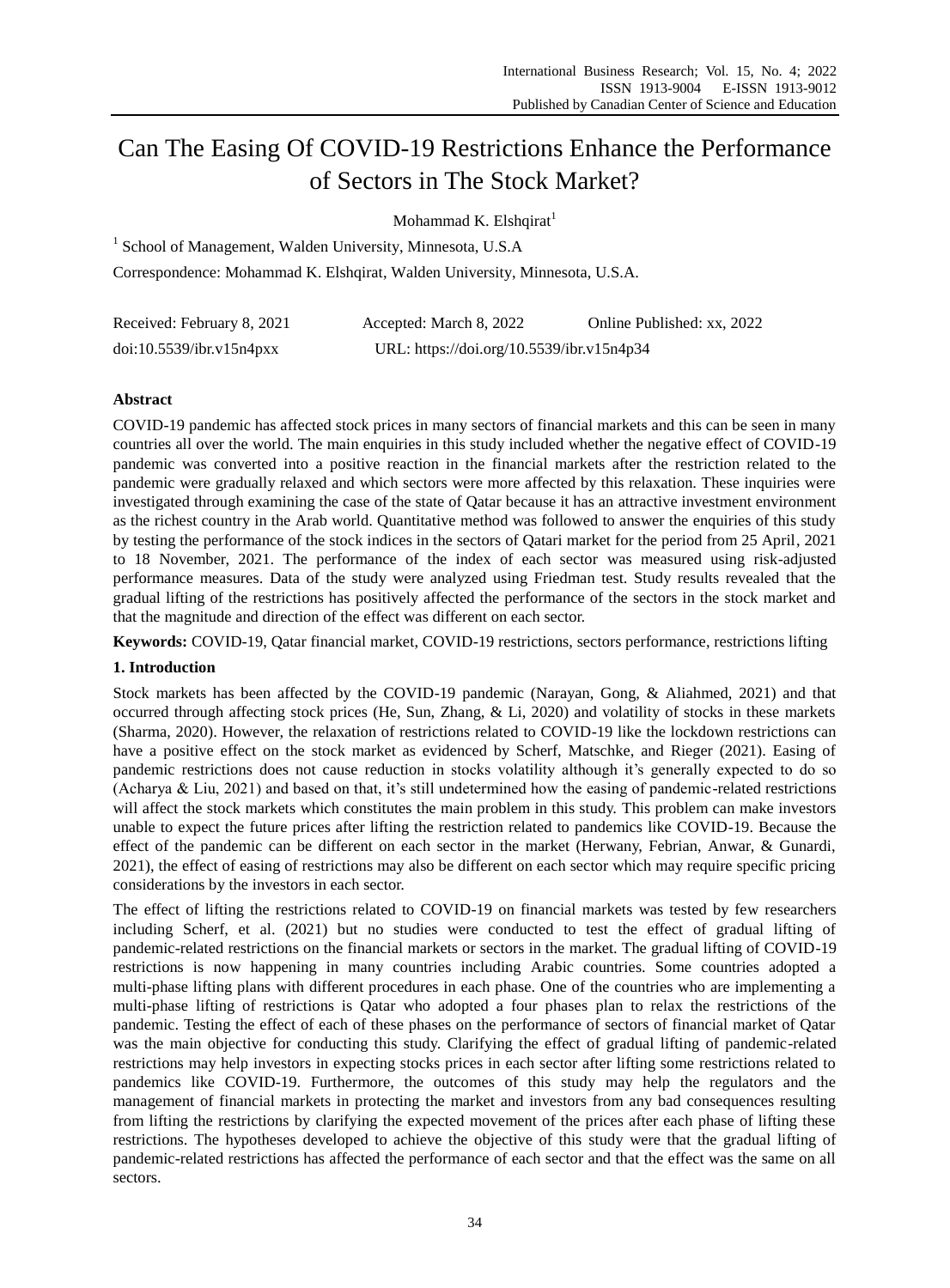## **2. Literature Review**

### *2.1 Effect of COVID-19 on Stock Market and Its Sectors*

COVID-19 pandemic has negatively affected stock markets in countries where the virus spread (Liu, Manzoor, Wang, Zhang, & Manzoor, 2020). COVID-19 pandemic has affected the stock market more than any previous infection epidemic (Baker et al., 2020). In addition, the negative effect of the pandemic includes all stock markets in all around the world but it was grater on emerging markets and small businesses as claimed by Harjoto, Rossi, and Paglia (2021) and in Asian markets as claimed by Liu, Manzoor, Wang, Zhang, and Manzoor (2020). Both Islamic and conventional market indices were affected at the same level by the pandemic as claimed by Elshqirat (2021a). Stock markets were negatively affected by both the number of infected cases per million (Erdem, 2020) and the number of pandemic-related deaths (Al-Awadhi, Alsaifi, Al-Awadhi, & Alhammadi, 2020). Stocks' prices and volatility were not the only aspects in financial markets that have been affected by the pandemic, other affects include the effect on trading intensity and usage of leverage by investors (Ortmann, Pelster, & Wengerek, 2020) and herding behavior among investors in the financial markets (Abdeldayem & Al Dulaimi, 2020; Espinosa-Méndez, & Arias 2021) although some other authors claimed that herding behavior was not affected (Elshqirat, 2021b). In addition, pandemic-related restrictions imposed by governments like social distancing and quarantine policies have affected the returns of stock markets (Ashraf, 2020). If the pandemic affected the financial market, the sectors of the market should also be affected but the question is whether that effect was the same on all sectors.

Sectors of the market reacted differently to the pandemic of COVID-19, some of it affected positively and other were affected negatively (Mazur, Dang, & Vega, 2021). Financial sector, for example, was concluded to be the most affected sector in the market of Vietnam because it suffered from bad loans and high deposits withdrawals (Anh & Gan, 2020) while food & beverage and retail trade sectors were the least affected in the Turkish market (Öztürk, Şişman, Uslu, & Çıtak, 2020). In addition, the restrictions imposed by governments because of the pandemic affected market sectors in different ways (Izzeldin, Muradoğlu, Pappas, & Sivaprasad, 2021). For instance, travel restrictions made the consumer services sector one of the most affected sectors while the technology sector benefited from the lockdown procedure and become the least affected sector in the G7 countries (Izzeldin et al., 2021). The lockdown procedures taken by governments made consumers use more online entertainment and products and thus positively affected business in this sector which was reflected in the stock prices of the industry. Travel and leisure sectors in the United States represent another example of sectors affected by the pandemic, stock returns in these sectors were negatively affected by government restrictions related to COVID-19 (Chen, Demir, Garc á-Gómez, & Zaremba, 2020).

## *2.2 Gradual Lifting of COVID-19 Restrictions*

After the fast spread of COVID-19 in the world, many countries started to impose restrictions related to travel, social distancing, and public events in a try to control the infection and reduce the new cases. Lifting these restrictions, however, is not as easy as imposing it; to lift the restrictions, some conditions should be met including that the number of new cases should be continuously decreasing, public health services should be prepared to deal with all new cases, and the society should be prepared to adapt to the new reality (Fadlallah, & El-Jardali, 2020). Many countries adopt a multi-phase lifting of the restrictions; in UK, for instance, a four phases road map was adopted by the government to gradually lifting the retractions by easing some restrictions in each phase (Lockdown, 2021). In the United States, some states like Alaska adopted a multi-phase plan to lift the restrictions consists of four phases while other states like Arizona and Alabama have issued multiple orders to change the restrictions in a method that is very similar to phases but without officially announce the phases (Where, n.d.). Examples of other countries that announced multi-phase restrictions lifting include Russia who adopted a three-stage lifting (Cottrell, 2020), Canada who adopted a timeline to lift the restrictions consists of five time points (*Ontario,* n.d.), Kuwait state where a five – phases easing plan was implemented (Artis, Carlei, & Bouteiller, 2020), and Saudi Arabia who announced a three -phases plan to lift the restrictions (Saudi, 2020).

In Qatar, the case that the researcher examined in this study, a four-phases plan for gradual lifting of the COVID-19 restrictions was adopted (Preventative, n.d.). These phases were implemented during a period of almost four months; the first phase started on May 28, 2021 and the last one started on October 3, 2021 with different time gaps between phases. Dates and details of these phases are explained in Appendix A. The restrictions lifted in the phases were related to four main categories namely: precautionary measures and gathering, transport, education health and sport, and business & leisure. Within these categories, more than 30 activities were covered including: indoor and outdoor gathering, prayers in mosques, wedding parties, public parks, private and public vehicles and busses, metro capacity, using boats, healthcare centers, gyms and training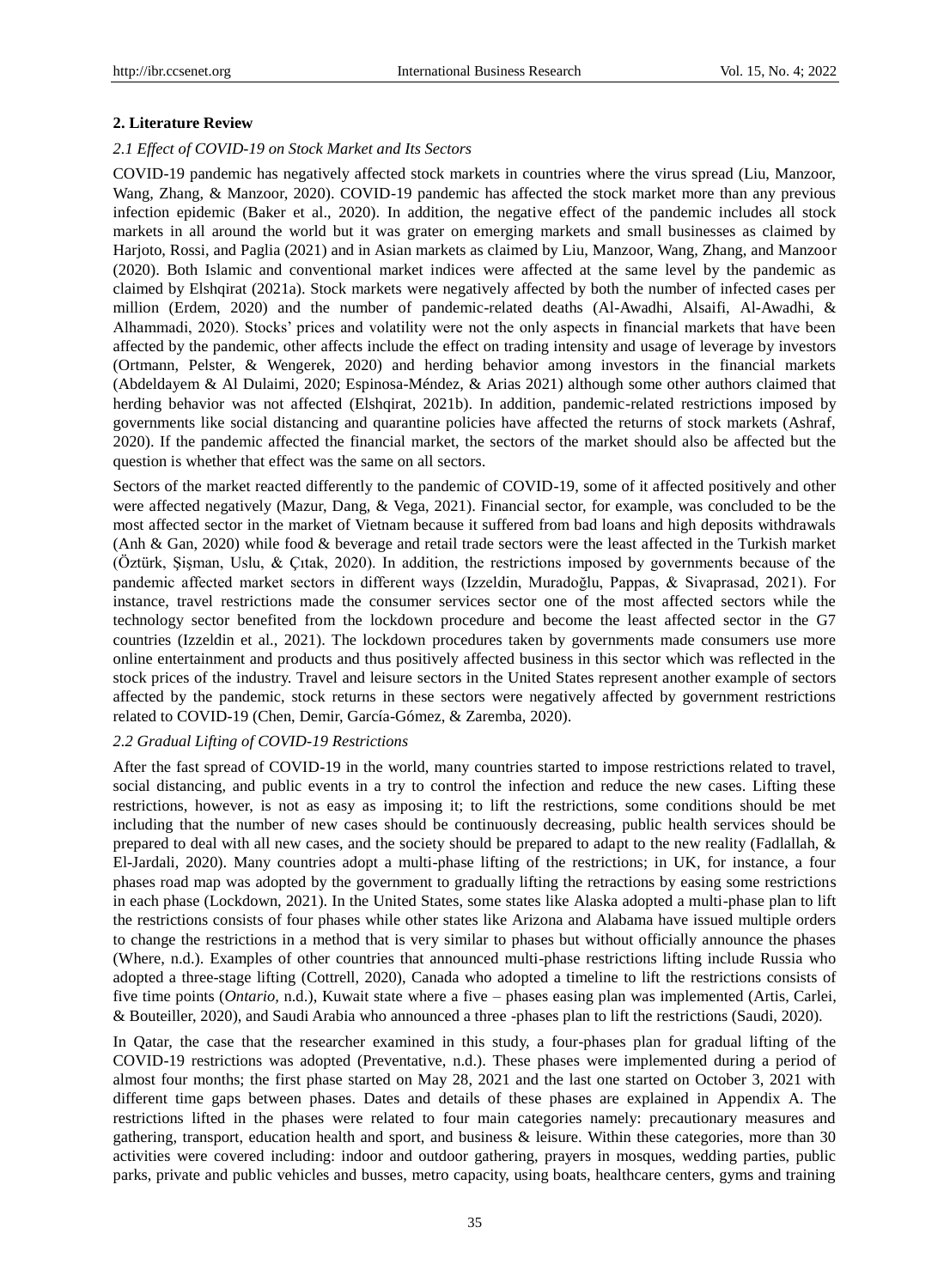clubs, teaching in schools, workplace capacity, cinemas, and many others (Preventative, n.d.). In each phase, restrictions related to the covered activities were eased partially by increasing the number of people in gathering for example or increase the capacity of public transport vehicles and so on. It's worth to note here that the vaccine doses per 100 people at the beginning of the first phase was 84.48 while it was 161.23 at the beginning of the last phase with an increase of almost 91% (Qatar, n.d.). This means that the country was working hard to vaccinate people against the virus to ensure their safety after lifting the restrictions and to prevent the infection rate from increasing due to reopening of public facilities.

## *2.3 Effect of Lifting the Covid- 19 Restrictions on the Stock Market and Sectors*

As concluded by many previous studies, the restrictions related to COVID-19 have affected stock markets and its sectors. This effect, whether negative or positive, can be expected to reverse or at least stop after lifting the restrictions. For instance, lifting the lockdown had a positive effect on stock markets as concluded by Scherf, et al. (2021) and easing the restrictions is expected to increase the stock returns of travel and leisure companies after decreasing it (Chen et al., 2020). As the restrictions related to COVID-19 are now being lifted by many countries, the performance of stock markets and its sectors may become better and thus, investors may gain more returns from considering the effect of lifting the restrictions on stock prices. If the lifting of restrictions can affect the performance of stock markets, then it can affect the performance of its sectors but the effect may be of different directions and magnitude for each sector depending on the relation between the industry of the sector and the type of restrictions being lifted. For example, if the lifted restrictions are only about travel, then the travel sector will be affected more than other sectors. In addition, gradual lifting may have different effect on the performance of stocks in the market sectors because the size and type of restrictions lifted in each phase may be different and the sectors targeted in each phase may also be different.

Studies about the effect of lifting the pandemic-related restrictions on stock market are very limited till now which imply that the effect of lifting the restrictions, whether fully or gradually, on the performance of stock market and its sectors is still unexplored. The purpose of this study was to uncover the effect of the gradual lifting of restrictions on the performance of the stock market sectors. If a significant effect is detected, then the effect of similar lifting of pandemics-related restrictions can be estimated and included in any prices expectation in the affected sectors. This study is at least among first studies to focus on testing the gradual lifting of COVID-19 restrictions on the performance of sectors' stocks in the world and the first study of its kind in the Arabic countries. This study may add value to the current finance literature by clarifying how gradual lifting of restrictions can affect each sector in the stock market and how investors may benefit from that. The state of Qatar was selected in this study because it's the richest country in Arabic world in 2021 based on the GDP per capita (*Top,* n.d.) and thus, its financial market can be attracting for new investors.

## *2.4 Hypotheses*

Because the pandemic-related restrictions affected the stock market, lifting these restrictions is expected also to affect the performance of the market and thus, the first hypothesis tested in this study was that after each phase of the gradual lifting of the restrictions, the performance of the sectors in the Qatari stock market changed. The second hypothesis was that the effect of the gradual lifting of restrictions is different between sectors. These hypotheses can be expressed as follows:

H1: The gradual lifting of COVID-19 restrictions has affected the performance of the sectors in the stock market

H2: The effect of the gradual lifting of COVID-19 restrictions was different on each sector

## **3. Method**

## *3.1 Research Data*

Stocks' data for this study were collected from Qatar exchange index (QE) for general market and for sectors; these data were downloaded from investing.com website (Investing.com, 2021) for the period from 25 April, 2021 to 18 November, 2021. The four-phases plan for lifting restrictions was implemented during the period from 28 May to 3 October, 2021 as follows: phase 1: May 28, phase 2: June 16, phase 3: July 9, phase 3.2: August 6, and phase 4: October 3. Stocks prices were collected for almost one month before the beginning of the first phase and for about 15 days after the starting of the last phase because that was the maximum data available at the time of downloading it. The indices of the seven sectors in Qatar stock exchange were included in this study; these sectors are: banks and financial services, insurance, industrial, transportation, real estate, consumer goods & services, and telecoms. For the purpose of calculating performance measures for the sectors' indices, the QE general market index was considered the benchmark and the risk-free rate was calculated using the interest rate on treasury bills for nine months issued by the central bank of Qatar. Data of treasury bills for the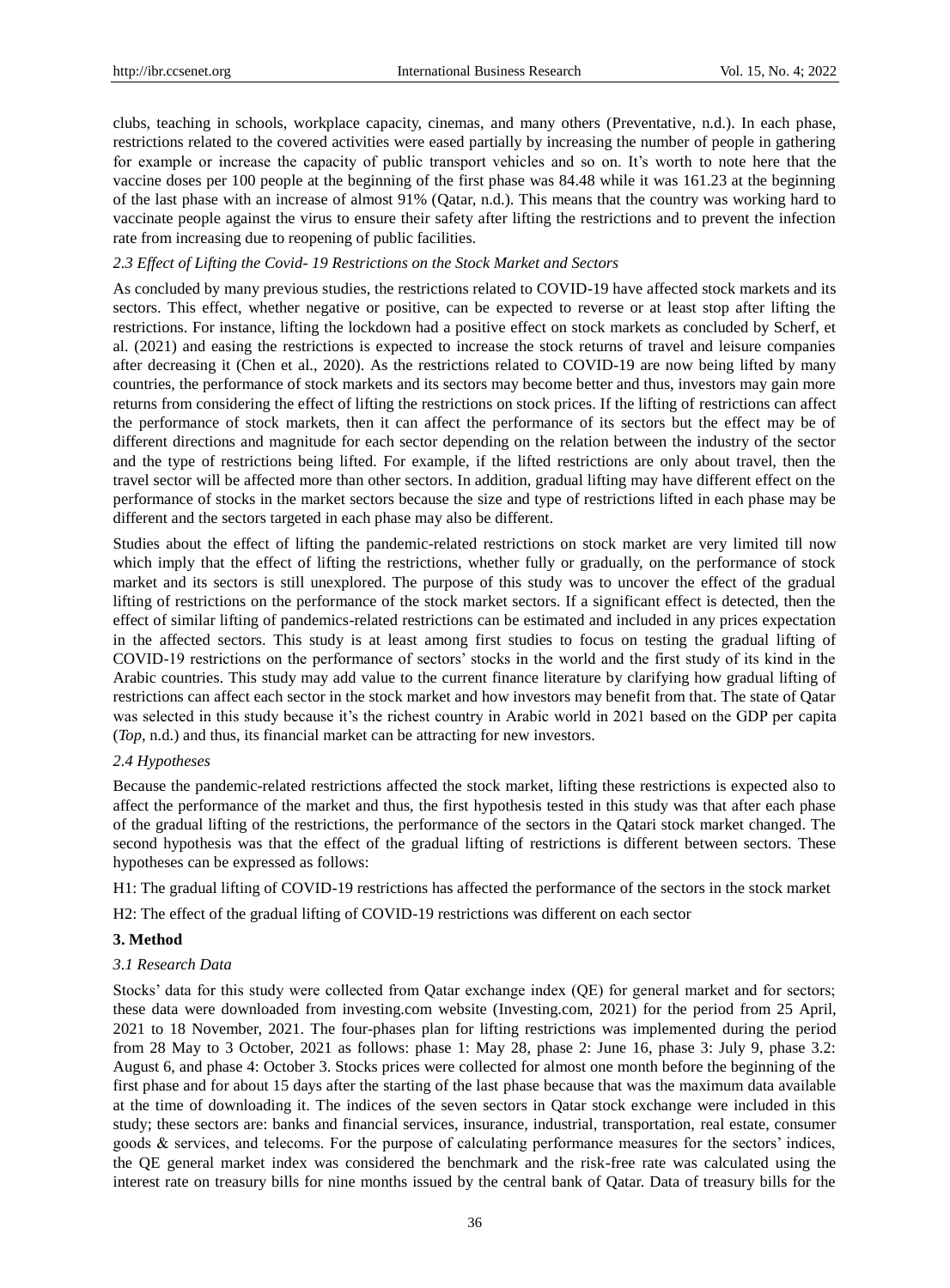study period were collected from the "statement on the issuance of treasury bills" published in the website of the central bank. Using these data, the performance of market sectors was measured and then tested using Friedman test.

#### *3.2 Research Design*

A quantitative design was utilized to achieve the objective of this study in exploring the effect of the gradual lifting of pandemic-related restrictions on the performance of the sectors in Qatar stock market. The performance of the sectors in the stock market was evaluated using risk-adjusted measures including Sharp Ratio, Jensen's Alpha, Treynor Ratio, and Modigliani–Modigliani (M2) measure. These measures were calculated before the beginning of the first phase (from April 25 to May 27, 2021) and then for the period from the beginning of each phase till the beginning of the next phase; finally, the measures were calculated for the period from the beginning of the last phase until November 18, 2021. All measures were calculated for all phases and for all the seven sectors in the market. After calculating the performance measures for all sectors and all phases, these data were tested using Friedman test which is the nonparametric counterpart for one-way Anova.

#### *3.3 Risk-Adjusted Performance Measures*

To measure the performance of the market sectors, four risk-adjusted measures were used namely: Sharp Ratio, Jensen's Alpha, Treynor Ratio, and Modigliani–Modigliani (M2) measure. In Sharp ratio, the performance of a portfolio is measured by finding risk premium for each unit of risk using the following equation (Tewari, Shukla, & Yadav, 2019):

$$
S = (R_p - R_f) / \sigma_p
$$
 (1)

This equation was adjusted to measure the performance of market sectors as follows:

$$
S = (\overline{R}_{is} - \overline{R}_f) / \sigma_s
$$
 (2)

Where Ris is the average return (average of R<sub>is</sub>'s) on the sector i index,  $\overline{R_f}$  is the average risk-free rate, and  $\sigma_s$  is the standard deviation of the sector's index returns. The performance of the sector is better with larger ratio. R<sub>is</sub> for each day was calculated as follows:

$$
R_{is} = [(P_{it} - P_{it-1}) / P_{it-1}] * 100
$$
\n(3)

Where  $R_{is}$  is the return on the index of sector i,  $P_{it}$  is the closing price of the sector's index at day t,  $P_{it-1}$  is the closing price of the sector's index at day t-1.

The second performance measure used in this study was Jensen's Alpha which evaluates the performance by finding the return gained in excess of that estimated by the capital asset pricing model (CAPM). This measure is calculated using the following equation (Tewari et al., 2019):

$$
\alpha = \mathbf{R}_{\rm p} - (\mathbf{R}_{\rm f} + \beta(\mathbf{R}_{\rm m} - \mathbf{R}_{\rm f})) \tag{4}
$$

This equation was also modified to measure the performance of sectors as follows:

$$
\alpha = \overline{R_{is}} - \overline{(R_f + \beta(\overline{R_{bm}} - \overline{R_f}))}
$$
\n(5)

Where Ris is the average return on the index of sector i,  $R_f$  is the average risk-free rate,  $\beta$  is the beta of the sector's index (related to the general market index),  $R_{bm}$  is the average of returns on the general market index (average of  $R_{bm}$ 's).  $R_{bm}$  value for each day was calculated using the following equation:

$$
R_{bm} = [(P_{bmt} - P_{bmt-1}) / P_{bmt}] * 100
$$
 (6)

Where  $R_{bm}$  is the return on the general market index,  $P_{bm}$  is the closing price of that index at day t, and  $P_{bm-1}$  is the closing price of the index at day t-1. The performance of the sector is higher with larger value of  $\alpha$ .

The third performance measure used in this study was Treynor Ratio. The calculation of this measure is the same like Sharp ratio but the portfolio risk here is estimated using the portfolio beta instead of the standard deviation of the returns like in Sharp ratio. This measure can be calculated as follows (Tewari et al., 2019):

$$
T = (R_p - R_f) / \beta_p \tag{7}
$$

Like the equations for other measures, this equation was modified to estimate the performance of the sectors. The adjusted equation was as follows:

$$
T = (\overline{R_{is}} - \overline{R_f}) / \beta_{is}
$$
\n(8)

Where  $R_{is}$  is the average return on the index of sector i,  $R_f$  is the average risk-free rate,  $\beta_{is}$  is the beta of sector i index estimated by the traditional CAPM and using the general market index as the benchmark market. The performance of each index is better with higher T value.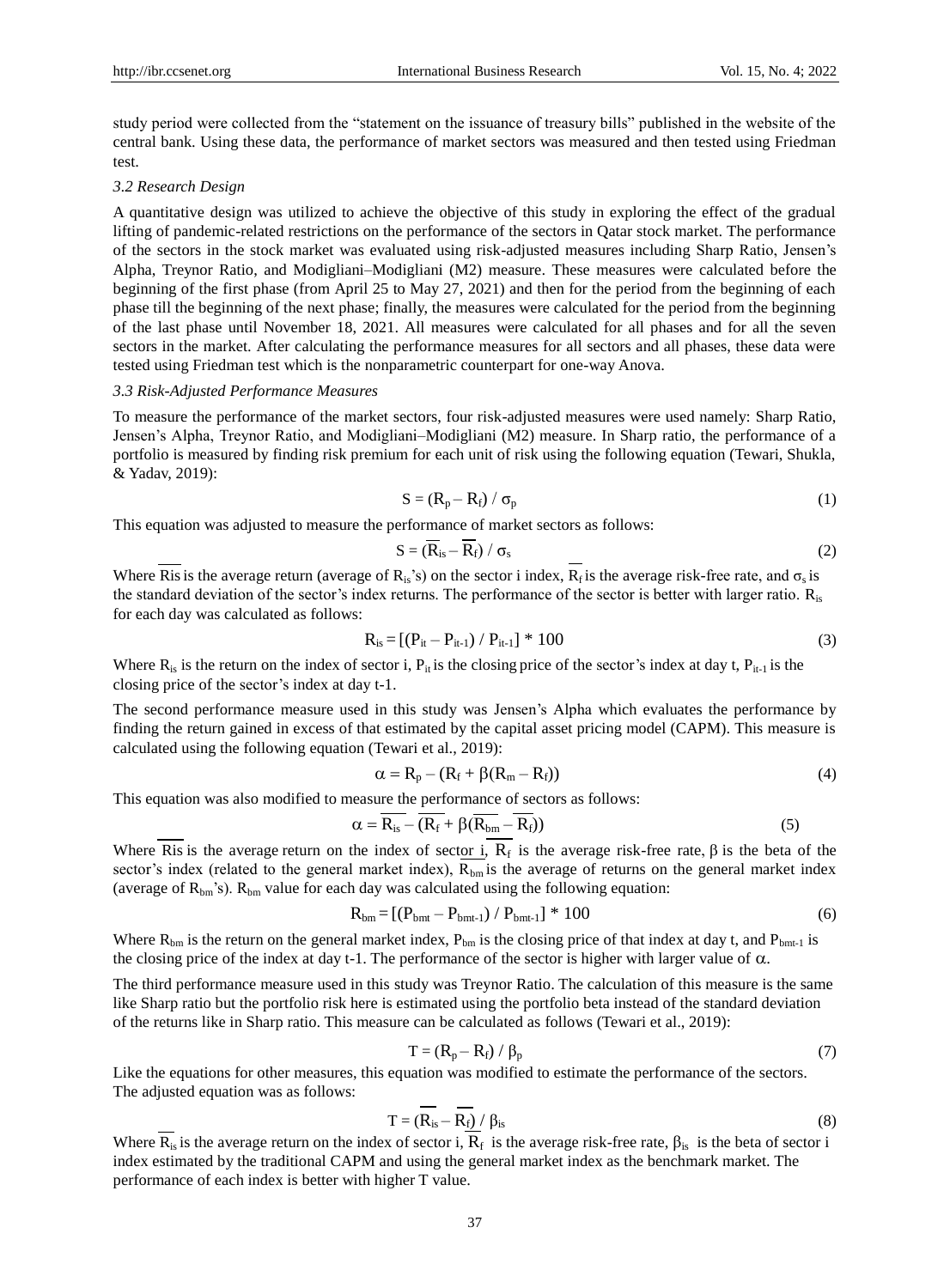The fourth measure of performance used was the M2 measure or the risk-adjusted performance (RAP) measure. This measure is calculated as follows (Scholz & Wilkens, 2005):

$$
RAP = S \sigma_{m} + R_{f}
$$
 (9)

This equation was changed as follows to estimate the performance of the index of each sector:

$$
RAP = S_i \sigma_m + \overline{R_f}
$$
 (10)

where  $S_i$  is the Sharp ratio for sector i estimated in Equation 2,  $\sigma_m$  is the standard deviation of the returns of general market index, and  $R_f$  is the average risk-free rate. The higher this value, the better the performance of the sector. The relationship between the sector performance and all the previous explained measures is a direct relationship.

## **4. Results**

## *4.1 Descriptive Statistics*

Descriptive statistics about the general index of Qatari market showed that average return was increasing with the starting of each phase except for phase 3 and phase 4. As can be seen in Table 1, the highest increase in the average return on the general market index was in phase 2 while the highest decrease was in phase3. On the other side, the volatility of the market, as estimated by the standard deviation, decreased after the starting of phase 1 and phase 3.2 with the highest decrease in Phase 1; the highest increase in volatility was in phase 4. In phases 1 and 3.2, there was increase in the average return and decrease in volatility while in phase 3 and 4 there was a decrease in average return and increase in volatility; the relationship between average return and volatility for these phases was opposite to the expected direct relationship.

Table 1. Market Index Descriptive Statistics During the Phases of Gradual Lifting of Restrictions

| Phase          | Mean     | Change in mean%     | <b>SD</b> | Change in SD%       |
|----------------|----------|---------------------|-----------|---------------------|
|                |          | from previous phase |           | from previous phase |
| Before phase 1 | $-0.032$ |                     | 0.597     | ---                 |
| Phase 1        | $-0.012$ | 62%                 | 0.328     | $-45%$              |
| Phase 2        | 0.062    | 605%                | 0.402     | 23%                 |
| Phase 3        | 0.041    | $-34%$              | 0.491     | 22%                 |
| Phase 3.2      | 0.129    | 215%                | 0.297     | -40%                |
| Phase 4        | 0.114    | $-12%$              | 0.451     | 52%                 |

For sectors, however, the descriptive statistics summarized in Table 2 showed that the returns of the sectors of banking, industry, consumer goods & services, and transportation increased with the starting of the gradual lifting of the restrictions (starting of phase1); the higher increase at that time was in the returns of transportation sector which increased by 10.7%. It can be noticed also from Table 2 that all sectors generated positive returns in Phase 4 except for the Telecoms sector which had a negative return of 6%. In addition, the banking was the only sector that showed increasing returns with the starting of each phase.

Table 2. Sectors' Indices Descriptive Statistics During the Phases of Gradual Lifting of Restrictions

|                                    |       |                      |          |          | Mean     |           |          |
|------------------------------------|-------|----------------------|----------|----------|----------|-----------|----------|
| Sector                             |       | (Standard deviation) |          |          |          |           |          |
|                                    |       | <b>Before</b>        |          |          |          |           |          |
|                                    |       | phase 1              | Phase 1  | Phase 2  | Phase 3  | Phase 3.2 | Phase 4  |
| Banking                            |       | $-0.016$             | 0.001    | 0.043    | 0.102    | 0.104     | 0.182    |
|                                    |       | (0.435)              | (0.476)  | (0.363)  | (0.543)  | (0.342)   | (0.539)  |
| Industry                           |       | 0.040                | 0.089    | 0.059    | 0.053    | 0.264     | 0.080    |
|                                    |       | (1.289)              | (0.568)  | (0.531)  | (0.684)  | (0.751)   | (0.664)  |
| Insurance                          |       | 0.078                | $-0.044$ | $-0.049$ | $-0.023$ | $-0.054$  | 0.030    |
|                                    |       | (0.860)              | (0.609)  | (0.574)  | (1.170)  | (0.424)   | (0.569)  |
| Consumer                           | goods | $-0.065$             | $-0.058$ | $-0.087$ | 0.072    | $-0.010$  | 0.048    |
| <i><u><b>&amp;services</b></u></i> |       | (0.560)              | (0.396)  | (0.472)  | (0.361)  | (0.375)   | (0.425)  |
| Real estate                        |       | $-0.068$             | $-0.268$ | $-0.054$ | $-0.025$ | 0.017     | 0.045    |
|                                    |       | (0.738)              | (0.410)  | (0.912)  | (0.734)  | (0.531)   | (0.619)  |
| Telecoms                           |       | $-0.112$             | $-0.183$ | 0.260    | $-0.138$ | 0.085     | $-0.060$ |
|                                    |       | (0.614)              | (0.653)  | (1.882)  | (0.604)  | (0.466)   | (0.568)  |
| Transportation                     |       | $-0.150$             | $-0.043$ | 0.277    | $-0.184$ | 0.004     | 0.122    |
|                                    |       | (0.609)              | (0.305)  | (1.008)  | (0.538)  | (0.402)   | (0.599)  |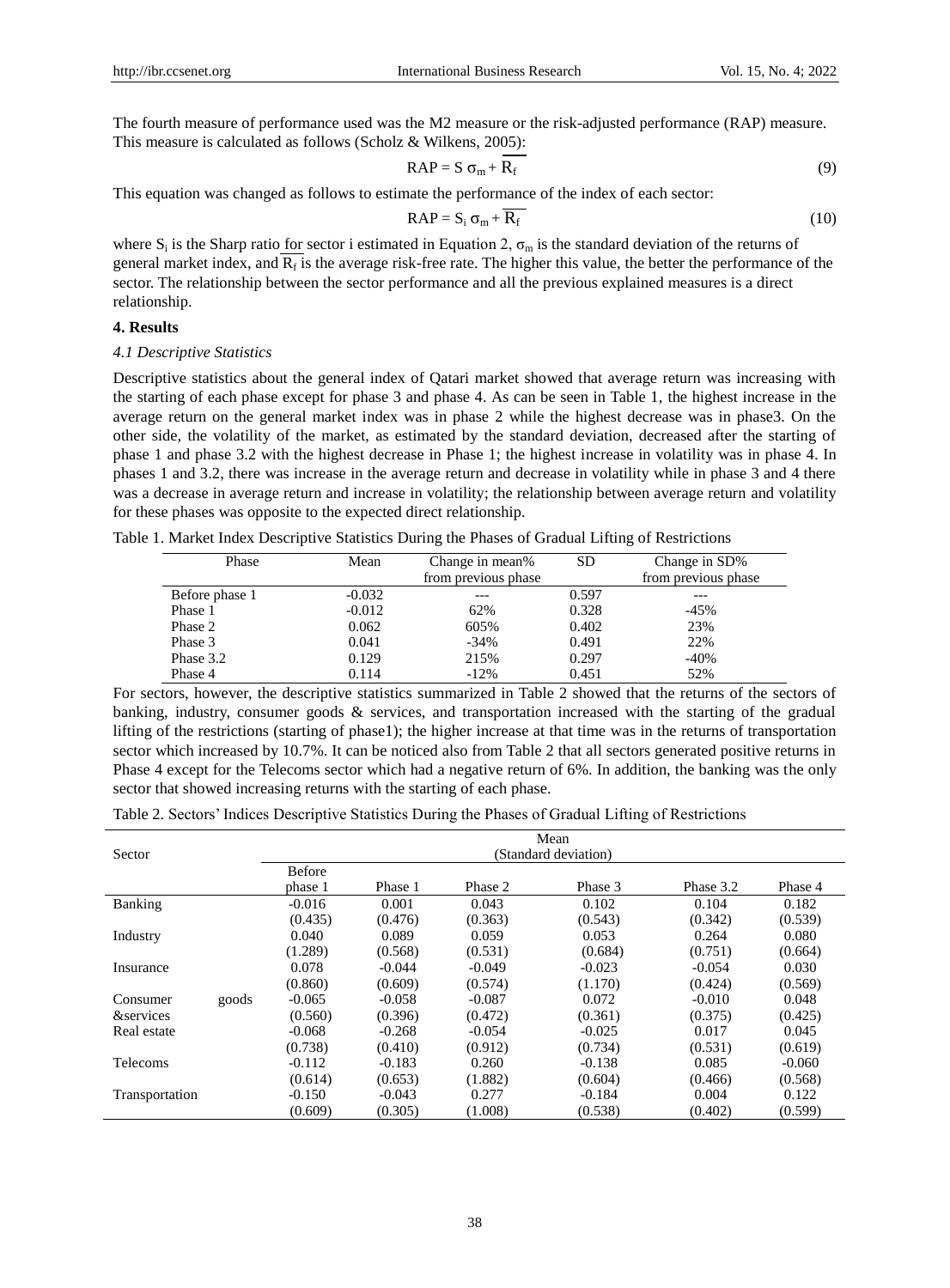## *4.2 Hypotheses Testing*

## 4.2.1 Hypothesis One

There were two hypotheses in this study, the first one was developed to find whether the gradual lifting of COVID-19 restrictions has affected the performance of the sectors' indices in Qatari stock market. To measure the performance of the market sectors' indices, four risk-adjusted measures were used that included: Sharp Ratio, Jensen's Alpha, Treynor Ratio, and Modigliani–Modigliani (M2) measure, these measures were estimated using the equations 2, 5, 8, and 10. A summary of the values of these measures for market sectors can be seen in Appendix B.

The first hypothesis was formulated as follows:

H0: There is no effect for the gradual lifting of COVID-19 restrictions on the performance of sectors' indices

H1: There is an effect for the gradual lifting of COVID-19 restrictions on the performance of sectors' indices

The appropriate statistical test for this hypothesis is Two-way Anova but the problem was that the normality assumption for the test was violated as can be concluded from the results of Shapiro-Wilk test of normality summarized in Table 3. Based on these results, the null hypothesis that the data are normally distributed can be rejected because the test statistic was significant for 4 phases out of 6 and for 4 sectors out of 7. As a result for this violation of normality, Friedman test, the nonparametric alternative test for the Two-way Anova, was used to test the first hypothesis. As shown in Table 4, the test was significant for 6 sectors out of 7 which means that at least one phase of the gradual lifting has affected the performance of all sectors in Qatari stock market except for the industry sector and thus, the first null hypothesis can be rejected and it can be said that the phases of gradual lifting of COVID-19 restrictions affected the performance of stock market sectors in Qatari market.

| Phase / Sector                         | Shapiro-Wilk statistic | $\boldsymbol{p}$ |
|----------------------------------------|------------------------|------------------|
| <b>Phases</b>                          |                        |                  |
| Before phase 1                         | .928                   | .055             |
| Phase 1                                | .839                   | .001             |
| Phase 2                                | .986                   | .967             |
| Phase 3                                | .876                   | .003             |
| Phase 3.2                              | .730                   | < .001           |
| Phase 4                                | .242                   | < .001           |
| <b>Sectors</b>                         |                        |                  |
| Banking                                | .955                   | .342             |
| Industry                               | .899                   | .021             |
| Insurance                              | .553                   | < .001           |
| Consumer goods<br><i>&amp;services</i> | .966                   | .571             |
| Real estate                            | .700                   | < .001           |
| Telecoms                               | .309                   | < .001           |
| Transportation                         | .942                   | .181             |

Table 3. Results for Test of Shapiro-Wilk Test of Normality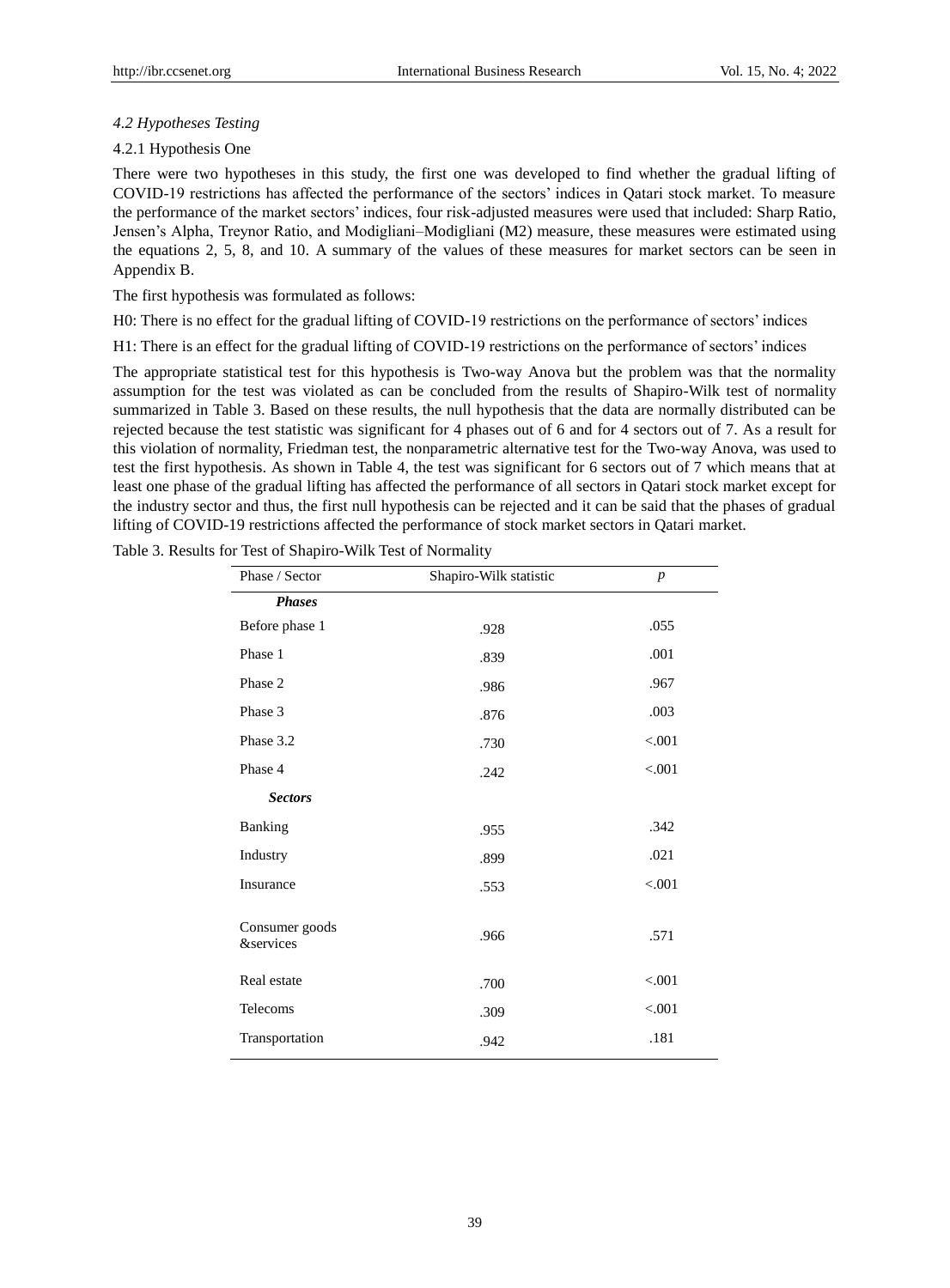| Sector                    | <b>Test statistic</b> |      |
|---------------------------|-----------------------|------|
| <b>Banking</b>            | 17                    | .004 |
| Industry                  | 10.286                | .068 |
| Insurance                 | 19.143                | .002 |
| Consumer goods & services | 16.571                | .005 |
| Real estate               | 16.143                | .006 |
| Telecoms                  | 14.714                | .012 |
| Transportation            | 17.571                | .004 |

Table 4. Results of Friedman Test for the Performance of Market Sectors

For further clarification about which phases affected the performance of each sector, the main pairwise comparison of the test was analyzed and summarized in Table 5. As can be seen in the table, the first and only effect for the gradual lifting of restrictions on the performance of banking and real estate sectors was in phase 3 and the first effect on consumer goods & services was in phase 3 also. In addition, the first effect of the lifting on the performance of insurance sector was in phase 1; for sectors of telecoms and transportation, the first effect for the gradual lifting of restrictions was in phase 2. Because the performance of sectors is increased with the increasing values of all performance measures calculated in this study, the effect of gradual lifting is positive if the mean of the performance measures is increasing between phases. In banking sector, for example, the change in the mean of the performance measures from the period before phase1 to phase 3 as illustrated in Table 5 was 329% which is a positive change and based on this, it can be concluded that the effect of the gradual lifting was positive on the performance of the banking sector. The total change in the mean of performance measures during the phases with significant effect was calculated for each affected sector and the totals are summarized in Table 5. Based on these totals, it can be concluded that the phases of gradual lifting of the restrictions have positively affected the performance of the sectors in Qatari stock market because the total change in the mean of the performance measures for 4 sectors out of 6 was positive.

| Table 5. Results of Friedman Test Comparison Between Phases for each Affected Sector |  |
|--------------------------------------------------------------------------------------|--|
|--------------------------------------------------------------------------------------|--|

| Sectors' phases comparison | Test statistic |      | Total change in the mean |
|----------------------------|----------------|------|--------------------------|
| <b>Banking</b>             |                |      | 329%                     |
| Before phase 1- phase3     | $-3.250$       | .014 |                          |
| <i>Insurance</i>           |                |      | $-63\%$                  |
| Before phase 1- phase 1    | 2.750          | .038 |                          |
| Phase $3.2$ – phase 4      | $-3.750$       | .005 |                          |
| Consumer goods & services  |                |      | -39%                     |
| Phase 1- phase 3           | $-3.500$       | .008 |                          |
| Phase $3$ – phase $3.2$    | 3.5            | .008 |                          |
| Real estate                |                |      | 87%                      |
| Phase 1 -phase 3           | $-3.000$       | .023 |                          |
| <b>Telecoms</b>            |                |      | 137%                     |
| Before phase $1$ – phase 2 | $-3.500$       | .008 |                          |
| Phase $1$ – phase $2$      | $-3.500$       | .008 |                          |
| Phase $2$ – phase 3        | 3.500          | .008 |                          |
| Phase $3$ – phase 3.2      | $-3.000$       | .023 |                          |
| <b>Transportation</b>      |                |      | 63%                      |
| Before phase $1$ – phase 2 | $-3.500$       | .008 |                          |
| Phase $1$ – phase 2        | $-3.000$       | .023 |                          |
| Phase $2$ – phase 3        | 4.500          | .001 |                          |

#### 4.2.2 Hypothesis Two

The objective behind developing hypothesis 2 was to determine whether the effect of the gradual lifting of the restrictions had the same effect on all affected sectors. The null and alternative hypotheses were as follows:

H0: The effect of the gradual lifting of COVID-19 restrictions was the same on each sector

H1: The effect of the gradual lifting of COVID-19 restrictions was different on each sector

From Table 5, it can be noticed that the effect of the phases was not the same on the sectors because the total effect was positive for sectors of banking, real estate, telecoms, and transportation while it was negative on sectors of insurance and consumer goods & services. The highest effect for the gradual lifting was on the banking sector followed by telecoms, real estate, insurance, transportation, and the least affected was the sector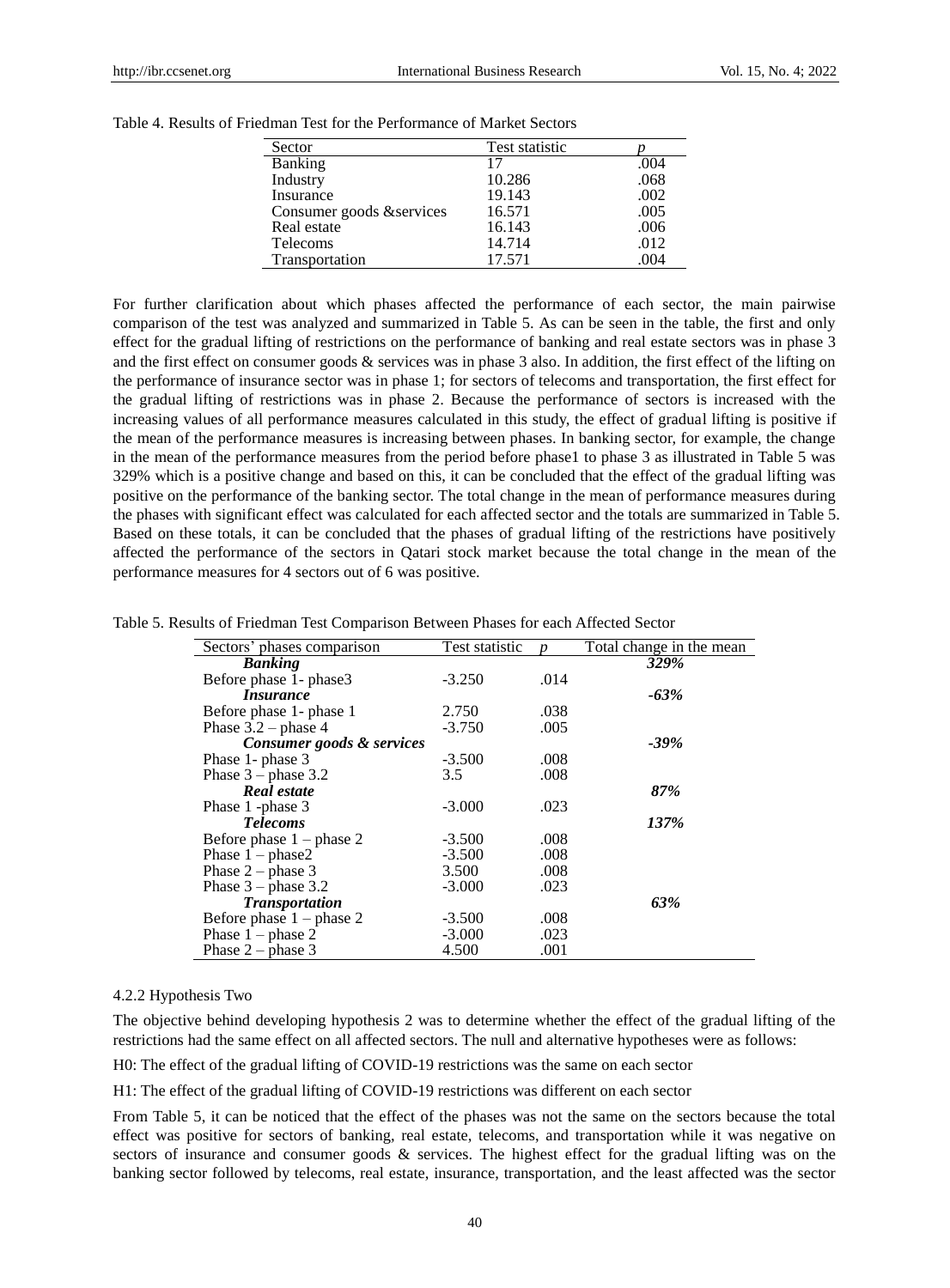of consumer goods  $\&$  services. Based on this, the null hypothesis can be rejected and it can be concluded that the effect of the gradual lifting of COVID-19 restrictions was different in magnitude and direction among sectors of Qatari stock market.

## **5. Discussion**

It can be concluded from the results of the statistical analysis and hypotheses testing that the gradual lifting of COVID-19 restrictions has positively affected the performance of the sectors of stock market and that this effect was not the same on each sector. The positive effect is understandable because imposing these restrictions had negatively affected the performance of market sectors as concluded by Ashraf (2020) and its logical for this effect to reverse when these restrictions are lifted. Because the effect of imposing the pandemic-related restrictions had a different effect on the market sectors (Izzeldin et al., 2021), it's also expected that lifting these restrictions will have different effect on sectors. Based on this, the results reached in this study regarding the positive effect of restrictions lifting and the different effect among sectors can be justifiable and understandable. One remarkable result in this study is that the performance of the industry sector was not affected by any phase of the phases of gradual lifting. This result may need more analysis to determine why investors in this sector did not consider the gradual lifting of restriction as a positive indicator. Results of this study agree with the results reached by Scherf, et al. (2021) who concluded that lifting the lockdown has positively affected the stock market and Chen, Demir, García-Gómez, and Zaremba (2020) who expected that lifting the restrictions related to COVID-19 will increase the returns of the stocks of travel and leisure industry.

Conclusions of this study can be generalized to the stock markets that have the same characteristics of Qatari market especially the markets of countries of the gulf cooperation council surrounding Qatar. Because only few studies covered the effect of lifting the COVID-19 restrictions on the performance of stock market sector, this study can be considered among the first studies to explore that effect and its also the first study to test the effect of restrictions lifting in the Arab world. Study results can provide many benefits for investors and for market management. For investors, study results provide a good bases for predicting the stock prices when the restrictions of any pandemic like COVID-19 are lifted and investors can also adjust their trading strategy during the pandemic and during the lifting of pandemic-related restrictions to make more profits. For market management, the results can be used to prevent the market from falling during the pandemics by considering lifting the restrictions when the market sector is falling down. In addition, financial market management can protect investors by clarifying the expected effect of each phase of restrictions lifting on the performance of market sectors to avoid any bad consequences on the investments resulted from that lifting. It may be of high importance that future studies should be conducted to explore what exact restrictions are affecting what sectors in the market and how each sector is affected in terms of direction and magnitude. After that, the reverse effect of each restriction should be studied and linked to the appropriate sector. By doing this, it can be determined how to control market sectors performance using the lifting of specific restrictions. Additional research may be conducted to compare the effect of lifting the restrictions of COVID-19 on the sectors performance with the effect of lifting restrictions related to other pandemics and then develop a model that can fit any future pandemics.

## **References**

- Abdeldayem, M. M., & Al Dulaimi, S. H. (2020). Investors herding behavior and pandemic-risk related in the GCC stock markets. *Academy of Accounting and Financial Studies Journal, 24*(6), 1-213. Retrieved from https://www.proquest.com
- Acharya, V. V., & Liu, Y. (2021). COVID-19 *Containment Measures and Expected Stock Volatility: High-Frequency Evidence from Selected Advanced Economies* (IMF Working Paper NO., 2021/157). https://doi.org/10.5089/9781513573502.001
- Al-Awadhi, A. M., Alsaifi, K., Al-Awadhi, A., & Alhammadi, S. (2020). Death and contagious infectious diseases: Impact of the COVID-19 virus on stock market returns. *Journal of Behavioral and Experimental Finance, 27*. https://doi.org/10.1016/j.jbef.2020.100326
- Anh, D. L. T., & Gan, C. (2020). The impact of the COVID-19 lockdown on stock market performance: evidence from Vietnam. *Journal of Economic Studies, 48*(4), 836-851. https://doi.org/10.1108/JES-06-2020-0312
- Artis, P. [D.,](https://taj-strategie.fr/auteur/diane-artis/) Carlei, S., & Bouteiller, F. (2020, March 16). *Kuwait – Covid-19 – Immigration update*. Deloitte Taj. Retrieved from https://taj-strategie.fr/kuwait-covid-19-immigration-update
- Ashraf, B. N. (2020). Economic impact of government interventions during the COVID-19 pandemic: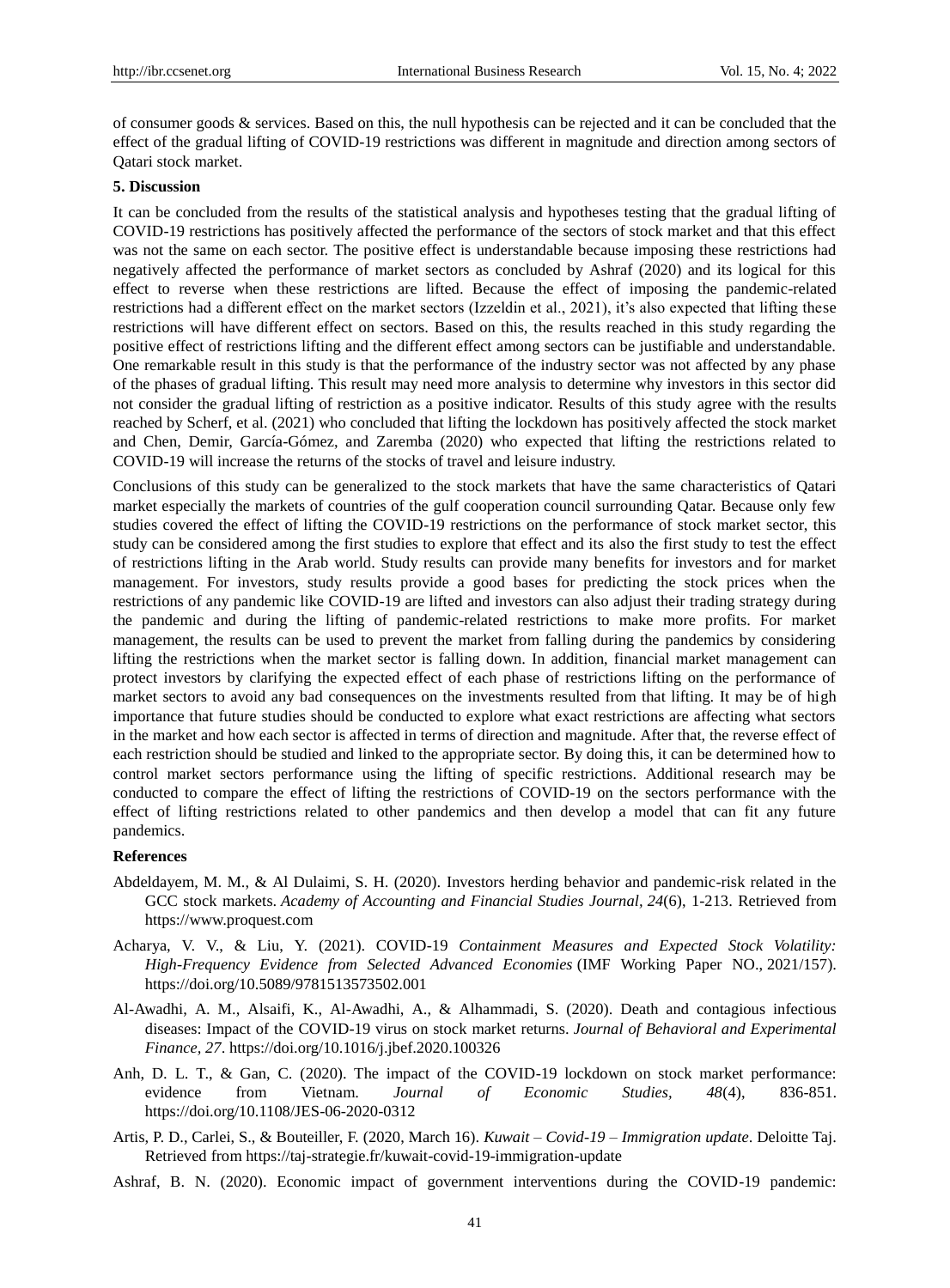International evidence from financial markets. *Journal of Behavioral and Experimental Finance, 27*. https://doi.org/10.1016/j.jbef.2020.100371

- Baker, S. R., Bloom, N., Davis, S. J., Kost, K., Sammon, M., & Viratyosin, T. (2020). The unprecedented stock market reaction to COVID-19. *The Review of Asset Pricing Studies, 10*(4), 742-758. https://doi.org/10.1093/rapstu/raaa008
- Chen, M. H., Demir, E., García-Gómez, C. D., & Zaremba, A. (2020). The impact of policy responses to COVID-19 on US travel and leisure companies. *Annals of Tourism Research Empirical Insights, 1*(1). https://doi.org/10.1016/j.annale.2020.100003
- Cottrell, L. (2020, June 12)*. Russia: Three-stage process to lift Covid-19 restrictions. Sterling lexicon.* Retrieved from https://www.sterlinglexicon.com/resources/russia-three-stage-process-to-lift-covid-19-restrictions
- Elshqirat, M. (2021a). Performance of Islamic and conventional equity indices in GCC countries during COVID-19. *PalArch's Journal of Archaeology of Egypt/Egyptology, 18*(08), 2627-2647. Retrieved from https://archives.palarch.nl/index.php/jae
- Elshqirat, M. (2021b). How COVID-19 Affected herding behavior in the Jordanian stock market. *Journal of Accounting and Finance, 21*(3), 115-124. https://doi.org/10.33423/jaf.v21i3.4398
- Erdem, O. (2020). Freedom and stock market performance during Covid-19 outbreak. *Finance Research Letters, 36*. https://doi.org/10.1016/j.frl.2020.101671
- Espinosa-Méndez, C., & Arias, J. (2021). COVID-19 effect on herding behaviour in European capital markets. *Finance research letters, 38*. https://doi.org/10.1016/j.frl.2020.101787
- Fadlallah, R., & El-Jardali, F. (2020). *K2P COVID-19 series: exiting the COVID-19 lockdown: a road map for action*. Knowledge to Policy (K2P) Center. Retrieved from https://tinyurl.com/yaa4qgp5
- Harjoto, M. A., Rossi, F., & Paglia, J. K. (2021). COVID-19: Stock market reactions to the shock and the stimulus. *Applied Economics Letters, 28*(10), 795-801. https://doi.org/10.1080/13504851.2020.1781767
- He, P., Sun, Y., Zhang, Y., & Li, T. (2020). COVID–19's impact on stock prices across different sectors—An event study based on the Chinese stock market. *Emerging Markets Finance and Trade, 56*(10), 2198-2212. https://doi.org/10.1080/1540496X.2020.1785865
- Herwany, A., Febrian, E., Anwar, M., & Gunardi, A. (2021). The influence of the COVID-19 pandemic on stock market returns in Indonesia stock exchange. *The Journal of Asian Finance, Economics and Business, 8*(3), 39-47. https://doi.org/10.13106/jafeb.2021.vol8.no3.0039
- Investing.com. (2021). *Indices*. Retrieved from https://www.investing.com/indices
- Izzeldin, M., Muradoğlu, Y. G., Pappas, V., & Sivaprasad, S. (2021). The impact of Covid-19 on G7 stock markets volatility: Evidence from a ST-HAR model. *International Review of Financial Analysis, 74*. https://doi.org/10.1016/j.irfa.2021.101671
- Liu, H., Manzoor, A., Wang, C., Zhang, L., & Manzoor, Z. (2020). The COVID-19 outbreak and affected countries stock markets response. *International Journal of Environmental Research and Public Health, 17*(8), 2800-2818. https://doi.org/10.3390/ijerph17082800
- Lockdown Extension: Coronavirus Roadmap Delayed. (2021, December 16). *Age UK*. Retrieved from https://www.ageuk.org.uk/information-advice/coronavirus/coronavirus-guidance/coronavirus-roadmap-lock down-lifting/
- Mazur, M., Dang, M., & Vega, M. (2021). COVID-19 and the march 2020 stock market crash. Evidence from S&P1500. *Finance Research Letters, 38*. https://doi.org/10.1016/j.frl.2020.101690
- Narayan, P. K., Gong, Q., & Aliahmed, H. J. (2021). Is there a pattern in how COVID-19 has affected Australia's stock returns? *Applied Economics Letters*, 1-4. https://doi.org/10.1080/13504851.2020.1861190
- Ontario Plans to Lift all COVID-19 Public Health Measures Masks Included by March. (n.d.). *CBC*. Retrieved December 30, 2021, from

https://www.cbc.ca/news/canada/toronto/ontario-covid-exit-roadmap-reopen-capacity-limits-lifted-1.62206 53

- Ortmann, R., Pelster, M., & Wengerek, S. T. (2020). COVID-19 and investor behavior. *Finance research letters, 37*. https://doi.org/10.1016/j.frl.2020.101717
- Öztürk, Ö., Şişman, M. Y., Uslu, H., & Çıtak, F. (2020). Effect of COVID-19 outbreak on Turkish stock market: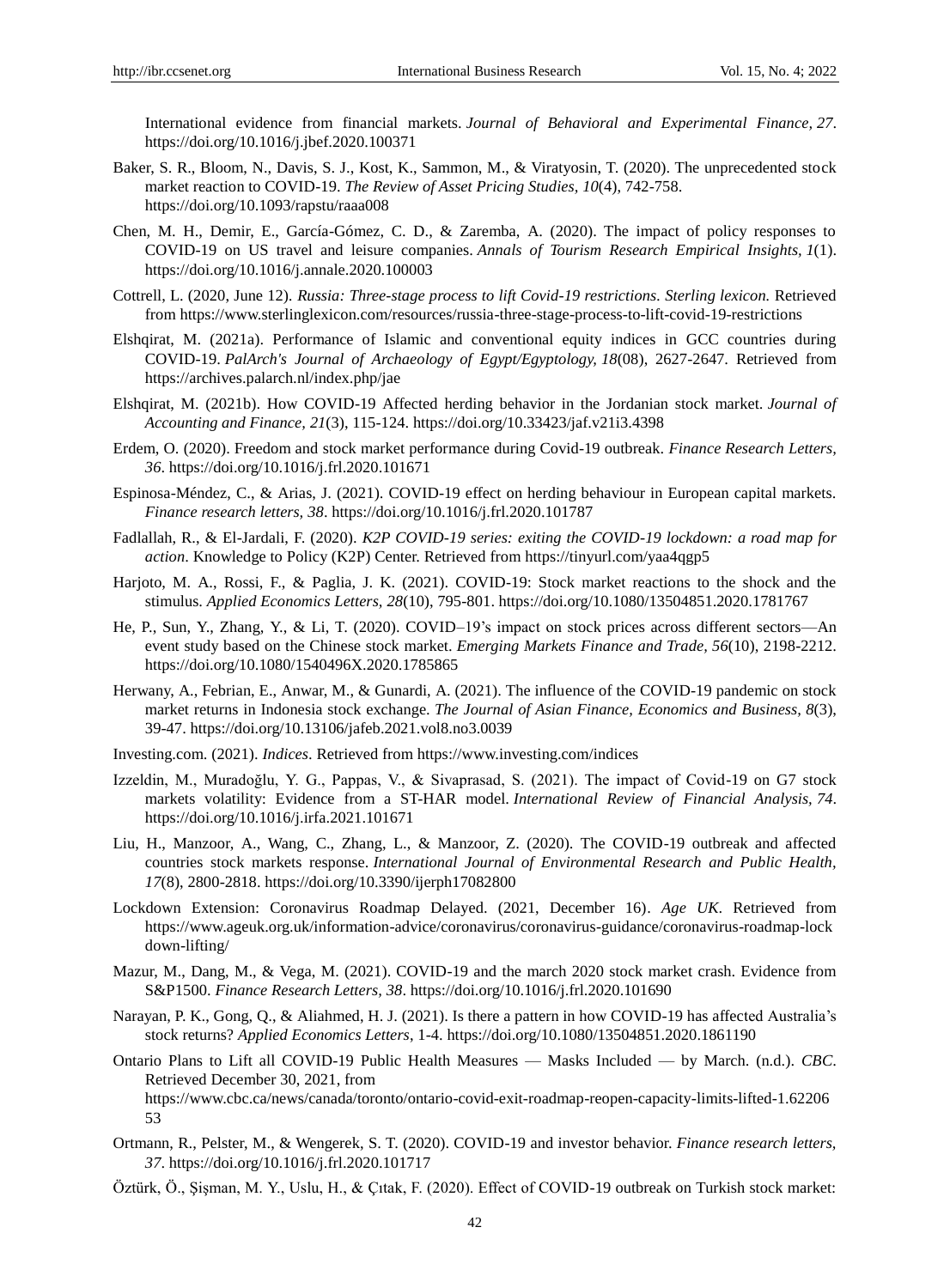a sectoral-level analysis. *Hitit University Journal of Social Sciences Institute, 13*(1), 56-68.

- Preventative Measures. (n.d.). *Government Communication Office*. Retrieved December 31, 2021, from https://www.gco.gov.qa/en/preventative-measures/
- Qatar. (n.d.). *Covidvax.Live*. Retrieved December 31, 2021, from https://covidvax.live/location/qat
- Saudi Arabia to Lift Nationwide Curfew, Resume Economic Activities from Sunday. (2020, June 20). *Reuters*. Retrieved from https://www.reuters.com/article/us-health-coronavirus-saudi-idUSKBN23R0KL
- Scherf, M., Matschke, X., & Rieger, M. O. (2021). Stock market reactions to COVID-19 lockdown: A global analysis. *Finance Research Letters*. Advance online publication. https://doi.org/10.1016/j.frl.2021.102245
- Scholz, H., & Wilkens, M. (2005). A jigsaw puzzle of basic risk-adjusted performance measures. *Journal of performance measurement, 9*(3), 57-64. Retrieved from https://spauldinggrp.com/
- Sharma, S. S. (2020). A note on the Asian market volatility during the COVID-19 pandemic. *Asian Economics Letters, 1*(2). https://doi.org/10.46557/001c.17661
- Tewari, C. K., Shukla, V., & Yadav, A. (2019). Performance evaluation of stocks: A comparative study of PSU's stock performance and private sector company's stock performance. *Performance Evaluation, 4*(1), 33-37. Retrieved from https://www.ijtsrd.com/
- Top 10 Richest Arab Countries in 2021*.* (n.d.). *MAPPR*. Retrieved January 5, 2022, from https://www.mappr.co/thematic-maps/richest-arab-countries/
- Where States Reopened and Cases Spiked After the U.S. Shutdown*.* (n.d.)*. The Washington Post*. Retrieved December 29, 2021, from

https://www.washingtonpost.com/graphics/2020/national/states-reopening-coronavirus-map/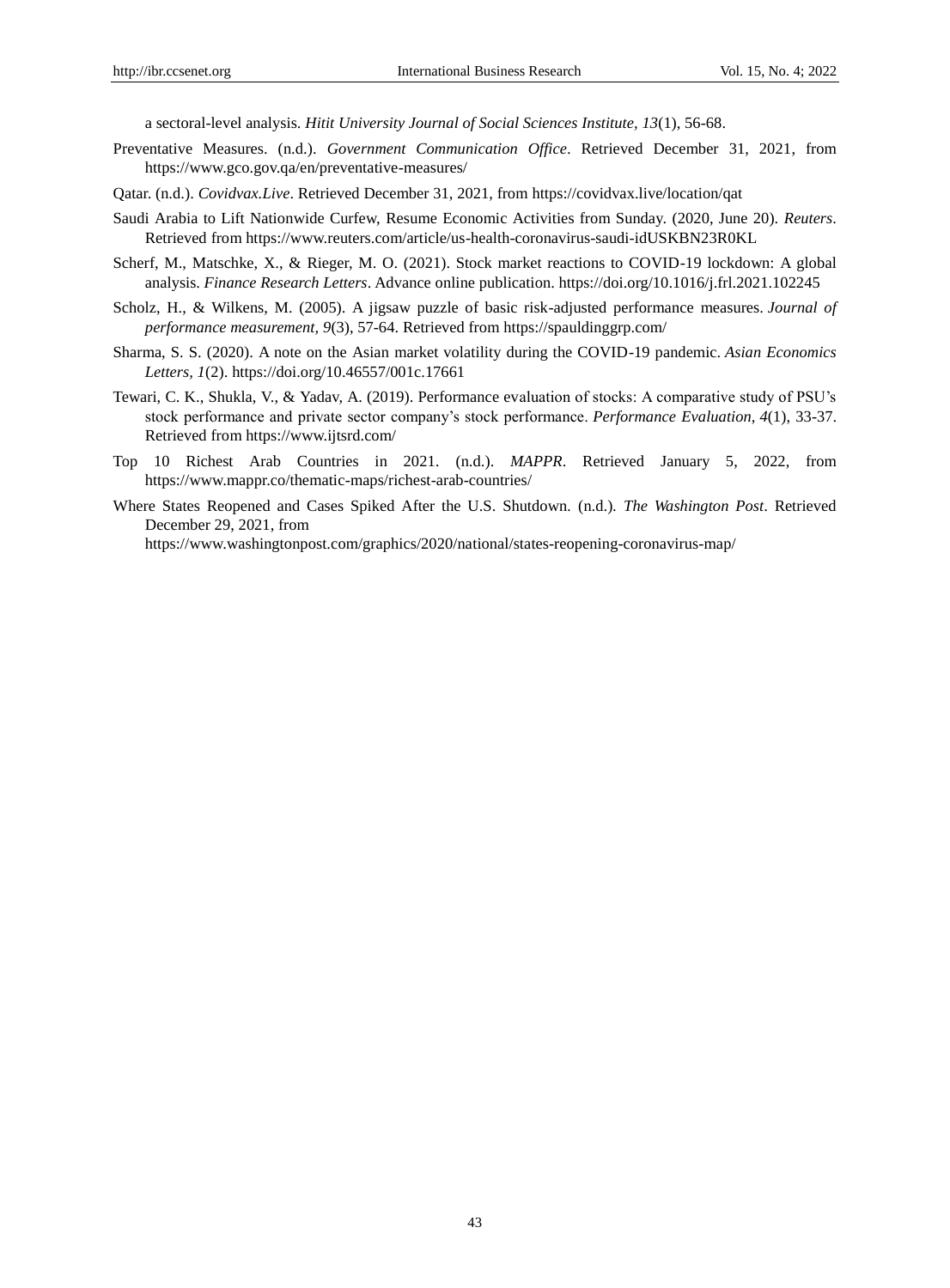## **Appendix A**

| Phase  | Starting   | Major eased restrictions                                                                        |
|--------|------------|-------------------------------------------------------------------------------------------------|
| number | date       |                                                                                                 |
| 1      | May<br>28, | - No more than 10 vaccinated people or 5 unvaccinated people to gather outdoors and no more     |
|        | 2021       | than 5 vaccinated people to gather indoors                                                      |
|        |            | - Mosques open for people over 12 with its toilets closed                                       |
|        |            | - Wedding parties are prohibited                                                                |
|        |            | - Increasing metro capacity to 30%                                                              |
|        |            | - Private health care operate at 80%                                                            |
|        |            | - Gyms operate at 30% (all must be vaccinated persons)                                          |
|        |            | - Blended learning to re-start at 30% capacity                                                  |
|        |            | - Reopening of museums at 30% capacity                                                          |
|        |            | - 30% capacity for malls and outdoor dining                                                     |
|        |            | - Opening of cinemas and theaters at 30% capacity                                               |
| 2      | June 18    | - No more than 20 vaccinated people or 10 unvaccinated or partially vaccinated people to gather |
|        |            | outdoors and no more than 10 vaccinated people or 5 unvaccinated or partially vaccinated people |
|        |            | to gather indoors                                                                               |
|        |            | - Mosques open for people over 7 with its toilets closed                                        |
|        |            | -Wedding parties allowed in hotels and wedding venues for up to 40 people with at least 75% of  |
|        |            | them should be vaccinated                                                                       |
|        |            | - Gyms operate at 40% (all should be vaccinated persons)                                        |
|        |            | - Increase capacity of museums to 50%                                                           |
|        |            | - 50% capacity for malls and outdoor dining with 30% capacity for indoors dinning               |
|        |            | - Workplace capacity to increase to 80%                                                         |
| 3      | July 9     | - No more than 30 vaccinated people or 15 unvaccinated people to gather outdoors and no more    |
|        |            | than 15 vaccinated people or 5 unvaccinated people to gather indoors                            |
|        |            | -Wedding parties allowed in hotels and wedding venues for up to 80 people with maximum 10 of    |
|        |            | them may be unvaccinated                                                                        |
|        |            | - Public transport, buses, and metro capacity to increase to 50%                                |
|        |            | - Gyms operate at 50% (all should be vaccinated persons)                                        |
|        |            | - Blended learning capacity to increase to 50% capacity                                         |
|        |            | - Increase capacity of museums to 75%                                                           |
|        |            | - Private health care to operate at full capacity                                               |
|        |            | - Barber shops and beauty capacity to increase to 50%                                           |
| 3.2    | August 6   | - Remove age restrictions for Mosques and keep maximum capacity                                 |
|        |            | - Decrease capacity for public buses to 30%                                                     |
|        |            | This phase can be considered as an extension for phase 3                                        |
| 4      | October 3  | - No mask wearing requirement in open public places except for Mosques, markets, public events, |
|        |            | exhibitions, schools, universities, and hospitals                                               |
|        |            | - No more than 50 vaccinated people or 10 unvaccinated people to gather outdoors and no more    |
|        |            | than 30 vaccinated people or 5 unvaccinated people to gather indoors                            |
|        |            | - Open toilets and ablution places in Mosques                                                   |
|        |            | - Public transport, metro, and buses capacity to increase to 75% seven days a week              |
|        |            | - Gyms capacity to increase to 75% (all should be vaccinated)                                   |
|        |            | - Schools to operate with full capacity                                                         |
|        |            | - Private and public sector to operate at full capacity                                         |
|        |            | - Traditional markets and museums operate at full capacity                                      |
|        |            | - Malls to operate at full capacity                                                             |
|        |            | - Dining indoor at 75% capacity and outdoor at full capacity                                    |
|        |            | - Barber shops and beauty capacity to increase to 75%                                           |
|        |            |                                                                                                 |